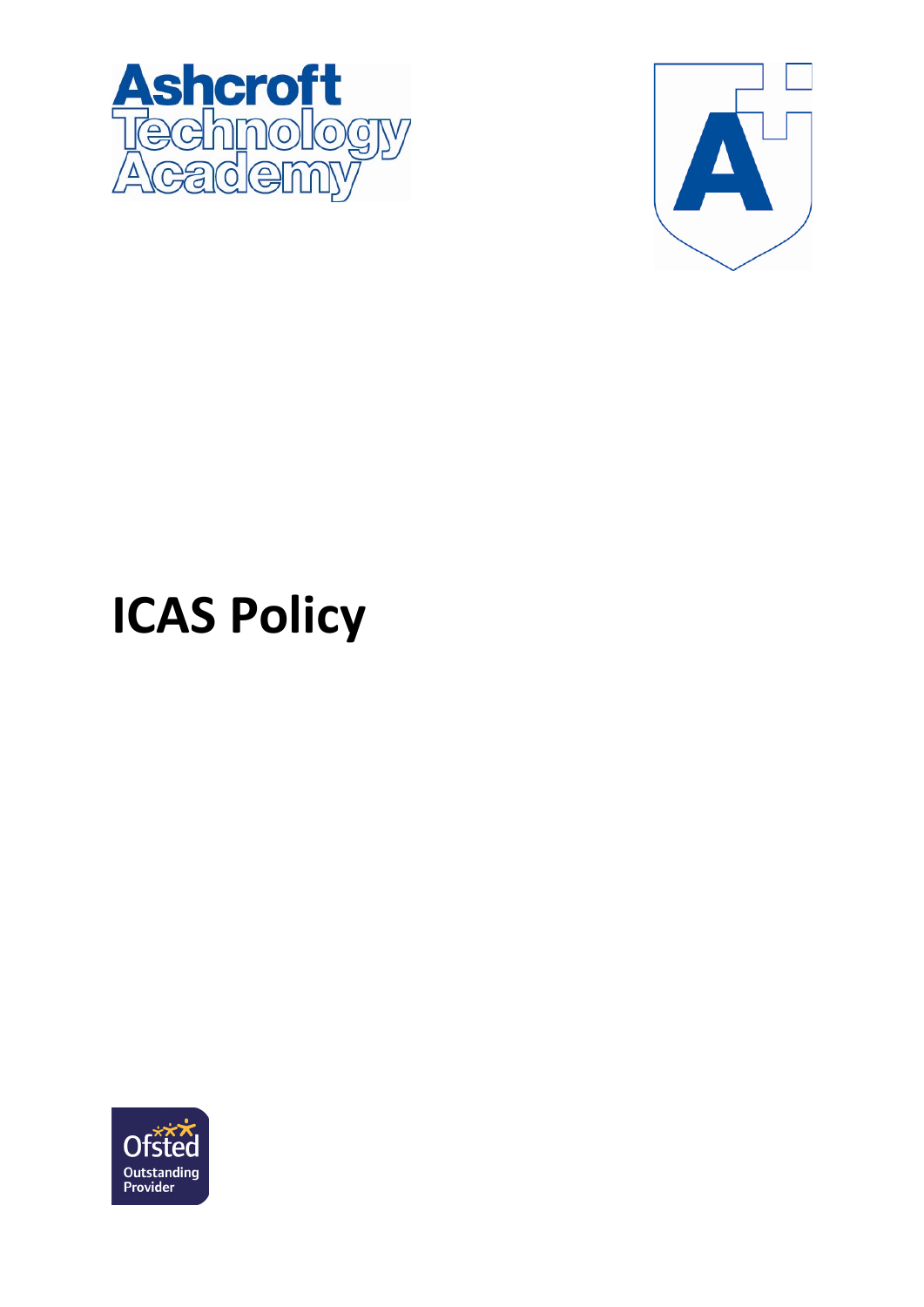## **ICAS (Inclusive Care and Support) facility and policy**

ICAS is a multi-functional facility situated on the ground floor of F block next to our Autistic Resource Centre. It is comprised of three large classrooms, a smaller seminar room, which is designed for group work and for students who require additional educational or emotional support - and two counselling rooms. It is staffed by a team of nine very experienced and trained Learning Mentors and Assistant Learning Mentors, whose primary role is to help students overcome all kinds of barriers to learning. The aim is to develop the skills and the self-belief that students need to help them be academically successful and emotionally resilient. ICAS mentors are approachable, they act as positive role models for students in the Academy and students know that they are members of staff who they can turn to in times of need.

ICAS has three principal functions:

- It forms a vital part of the structure underlying the Academy's Behaviour Management Policy
- It provides additional support to students to address negative patterns of behaviour and foster positive behaviour.
- It provides vital front-line safeguarding care and support forstudents who encounter personal or domestic difficulties or issues.

When ICAS is used to support our behaviour management policy, its purpose is to maintain a calm and focused learning environment which benefits every student at the Academy. It is furthermore an important intervention which can help to avoid exclusion. When students have disturbed a class or who have been involved in a discipline incident, they may be referred to ICAS for a specific amount of time so that they cannot disrupt the learning experience for other students. During time spent in ICAS, students will be given relevant work by their regular class teacher to make sure they keep up with the rest of their class. They will also receive mentoring to address the issue that led to their time in ICAS. The purpose of the mentoring will be to ensure that students understand what they have done wrong and how to avoid repeating the same behaviour in the future so that they can engage positively with all aspects of Academy life. Students are required to be well behaved and compliant at all times in ICAS - any further infractions of the Behaviour Policy when in ICAS will be addressed.

A non-disciplinary use of ICAS is that when an incident has taken place that requires an investigation, students involved or who have witnessed the incident will be referred to ICAS. This is so that accounts can be independently obtained and students given the space and time required to provide a factual record of the events that led to the incident taking place. Students will be asked to write an account of the incident or provide a verbal account. Alternatively, on some occasions, students might need to speak to a member of the mentoring team about an incident that is troubling them or they might need a place of safety if there has been an incident inside or outside the Academy which has affected them. It is sometimes necessary to provide additional support to a student who might feel vulnerable after an incident and he or she will therefore be allowed to spend time with mentoring support inside ICAS before re-joining normal lessons.

ICAS is used to support students who feel upset or who may be experiencing high levels of stress. At these times, students may spend time in ICAS during the day or at break or lunchtime. This tends to be directed by the student, in discussion with their Head of Year, Mr Hall (the Designated Safeguarding Lead), a member of the Leadership Group or Mr Williams, the Head of ICAS. This will allow them some time with a mentor and can allow some time away from the hustle and bustle of a large school. These students are then encouraged to re-join their classes either gradually or immediately after they are feeling better.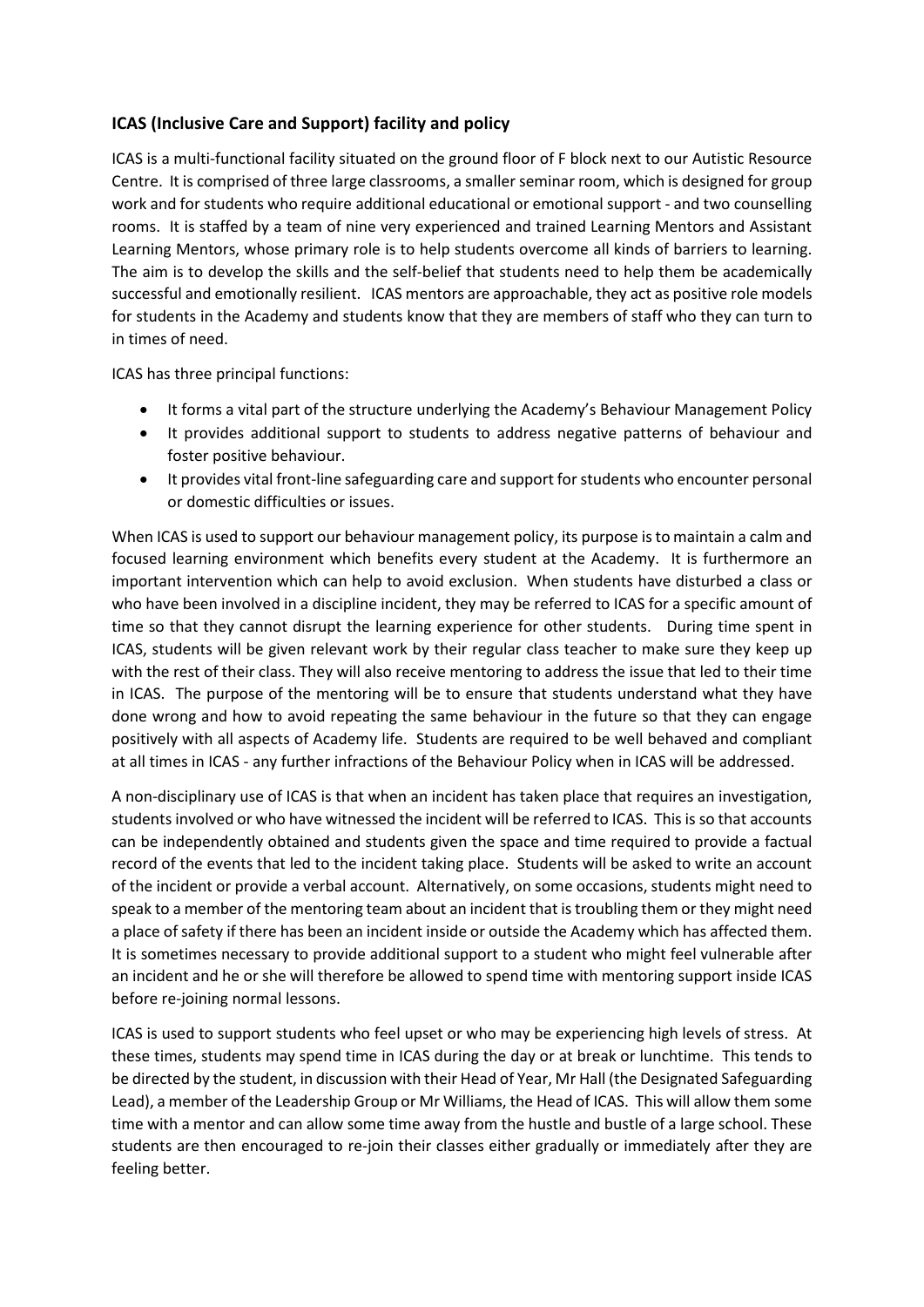If a child suffers a bereavement or has experienced a serious domestic situation, he or she may also find some time in ICAS useful. Again, these students often self-refer, knowing that ICAS is somewhere they can go for help and support. Many of our more vulnerable students will also choose to spend lunchtime or break in ICAS with a mentor. There are computer and printing facilities available to them and time spent in ICAS also affords them an opportunity to talk to an adult.

We also have some children who have chronic, serious and prolonged medical conditions who spend some of the day working in ICAS to ensure that they have full-time supervision. They can take regular breaks, there is easy access to bathroom facilities and they can be closely monitored if their condition requires this.

For students who are experiencing difficulties, who are presenting with concerns of a safeguarding nature or who are experiencing short-term or long-term medical issues, a referral to ICAS will be made after a discussion has taken place with a member of staff. This will also include students who return to the Academy after a significant period of absence and who require a quiet space with additional support to help complete the work they have missed while absent. We know that this enables students to return to lessons when they are emotionally and academically prepared.

For students who have been referred to ICAS for a discipline incident, the following steps will be followed.

- **Step 1** Members of the Academy's Leadership Group receive all discipline emails sent each day. They are therefore able to 'observe' student behaviour, identify patterns and assess whether the behaviour described in an email merits a referral to ICAS. Reasons for a referral to ICAS could be a one-off incident or an accumulation of a number of similar incidents over a short period of time and where lower tier sanctions have not deterred a repeat. If referred to ICAS, students will be given the work they would complete in lessons, they will have the same periods for break and lunchtimes (they are taken to the restaurant to choose their lunch although will eat it in the ICAS facility and not mix normally with their peers at lunch or breaks) and they will leave the Academy after serving an additional ICAS hour at the end of the day.
- **Step 2** An email will be sent to ICAS with the details of the incident and a specified number of days, typically one, two or three, depending on the incident and history.
- **Step 3** The student will be collected and taken to ICAS and an email sent to staff whose lessons they will miss informing them of this and requesting work.
- **Step 4** A phone call will be made to parents to inform them that their son or daughter has been referred to ICAS and the reason/s for this referral. Mentors will also let parents know that they can make contact with the relevant Head of Year or Mr Williams for further information or for a meeting.
- **Step 5** Time each day will be allocated for mentoring. This will happen away from one of the main classrooms and could happen in one or two slots or through a number of shorter conversations. The disposition of the student at the time will inform the most appropriate approach.